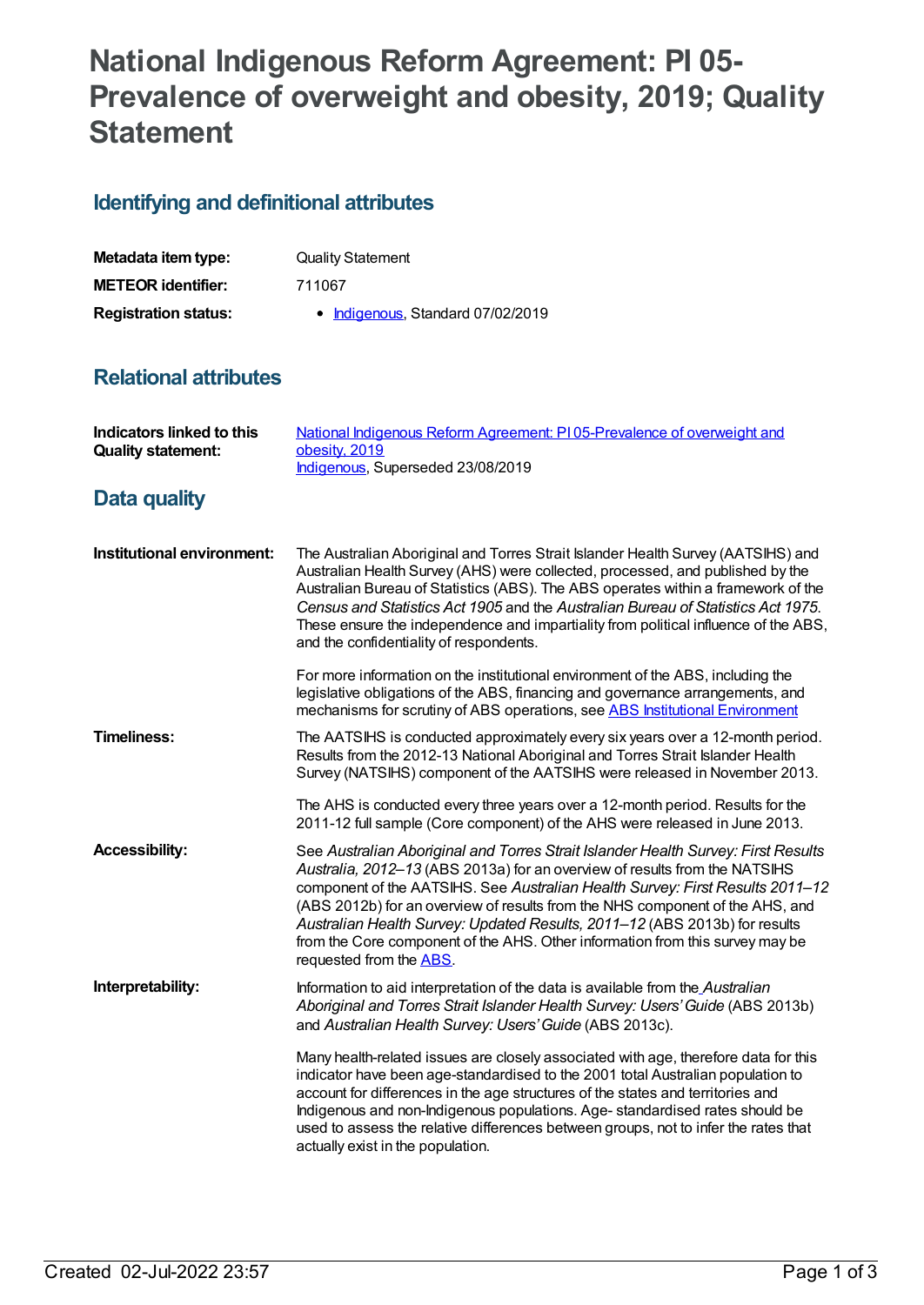| <b>Relevance:</b>                      | The AATSIHS and AHS collected measured height and weight from persons aged<br>2 years and over. For the purposes of this indicator, Body Mass Index (BMI) values<br>are derived from measured height and weight information using the formula: weight<br>$(kg)$ / height $(m)^2$ .                                                                                                                                                                                                                                                                                                                                                                                                                                                                                                                                                                |  |
|----------------------------------------|---------------------------------------------------------------------------------------------------------------------------------------------------------------------------------------------------------------------------------------------------------------------------------------------------------------------------------------------------------------------------------------------------------------------------------------------------------------------------------------------------------------------------------------------------------------------------------------------------------------------------------------------------------------------------------------------------------------------------------------------------------------------------------------------------------------------------------------------------|--|
|                                        | Despite some limitations, BMI is widely used internationally as a relatively<br>straightforward way of measuring overweight and obesity.                                                                                                                                                                                                                                                                                                                                                                                                                                                                                                                                                                                                                                                                                                          |  |
| <b>Accuracy:</b>                       | The AATSIHS was conducted in all states and territories, including very remote<br>areas. Non-private dwellings such as hotels, motels, hospitals, nursing homes and<br>short-stay caravan parks were excluded from the survey. The final response rate for<br>the 2012-13 NATSIHS component was 80.2%. Results are weighted to account for<br>non-response.                                                                                                                                                                                                                                                                                                                                                                                                                                                                                       |  |
|                                        | The AHS was conducted in all states and territories, excluding very remote areas.<br>Non-private dwellings such as hotels, motels, hospitals, nursing homes and short-<br>stay caravan parks were also not included in the survey. The exclusion of persons<br>usually residing in very remote areas has only a minor effect on estimates for<br>individual states and territories, except for the Northern Territory where such<br>persons make up approximately 23% of the population. The response rate for the<br>2011-12Core component was 81.6%. Results are weighted to account for non-<br>response.                                                                                                                                                                                                                                      |  |
|                                        | As data are drawn from a sample survey, data for the indicator are subject to<br>sampling error. Sampling error occurs because only a small proportion of the<br>population is used to produce estimates that represent the whole population.<br>Sampling error can be reliably estimated as it is calculated based on the scientific<br>methods used to design surveys. Rates should be considered with reference to<br>their Relative Standard Error (RSE). Estimates with RSEs between 25% and 50%<br>should be used with caution. Estimates with RSEs greater than 50% are generally<br>considered too unreliable for general use. For the non-Indigenous population, data<br>for Northern Territory for 2007-08 should be used with caution due to large RSEs<br>resulting from the small sample size for the Northern Territory in 2007-08. |  |
| <b>Coherence:</b>                      | The methods used to construct the indicator are consistent and comparable with<br>other collections and with international practice. Most surveys, including Computer<br>Assisted Telephone Interviewing (CATI) health surveys conducted by the states and<br>territories, collect only self-reported height and weight. There is a general tendency<br>across the population for people to overestimate height and underestimate weight,<br>which results in BMI scores based on self-reported height and weight to be lower<br>than BMI scores based on measured height and weight.                                                                                                                                                                                                                                                             |  |
|                                        | This includes the 2004–05 NATSIHS and National Health Survey (NHS). Data for<br>2004–05 are therefore not comparable with 2011–13 data which are based on<br>measured height and weight.                                                                                                                                                                                                                                                                                                                                                                                                                                                                                                                                                                                                                                                          |  |
|                                        | This includes the 2004-05 NATSIHS and NHS. Data for 2004-05 are therefore not<br>comparable with 2011-13 data which are based on measured height and weight.                                                                                                                                                                                                                                                                                                                                                                                                                                                                                                                                                                                                                                                                                      |  |
|                                        | The AHS collected a range of other health-related information that can be analysed<br>in conjunction with BMI.                                                                                                                                                                                                                                                                                                                                                                                                                                                                                                                                                                                                                                                                                                                                    |  |
| <b>Source and reference attributes</b> |                                                                                                                                                                                                                                                                                                                                                                                                                                                                                                                                                                                                                                                                                                                                                                                                                                                   |  |

**Submitting organisation:** Australian Bureau of Statistics